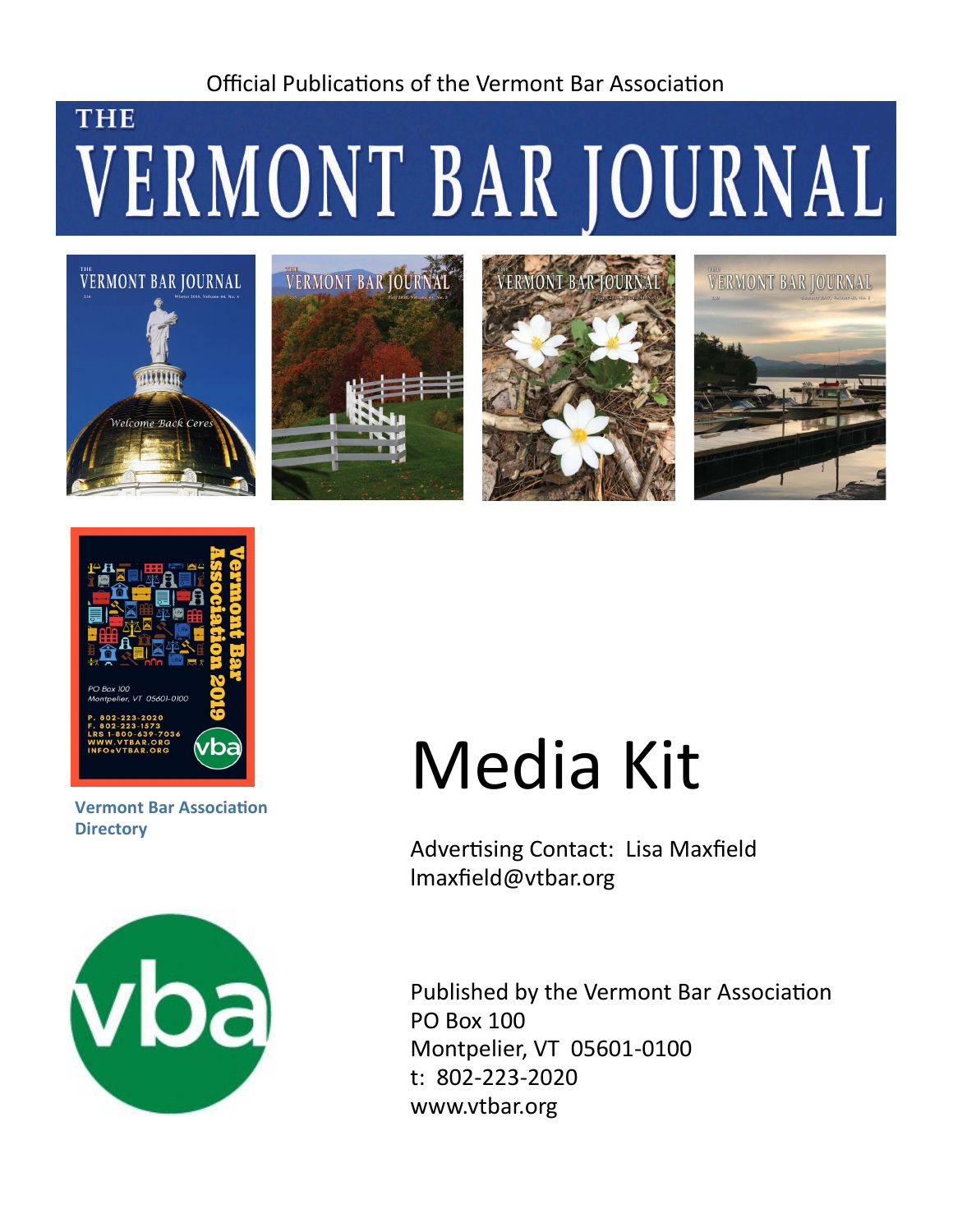#### **Vermont Bar Journal**

Advertising in the Vermont Bar Journal gives you exposure to over 2400 of our members representing small, medium and large firms, solo practitioners, judges, government attorneys, paralegals, law firm adminstrators, law students and many others interested in the law. The Vermont Bar Journal is published quarterly and is distributed in print and digitally to our membership as well as other subscribers. The Bar Journal offers an easy way to deliver your message to the target audience of legal professionals.

#### **Vermont Bar Association Directory**

The Vermont Bar Directory is a comprehensive listing of Vermont licensed attorneys, law firms, judges and paralegals, with contact information. The Directory also contains a complete listing of the Vermont Court system as well as local, state and federal offices frequently contacted by the legal profession. The Vermont Bar Directory is published annually and is well-used by attorneys and legal professionals all year long. The VBA Directory offers a full year of visibility and is a highly effective publication through which your advertising message can be specifically targeted to thousands of legal professionals.

#### **Online Classified Advertising**

The VBA Website reaches a targeted audience of legal professionals. Why bother with generic online advertising when you can reach the right audience, right here! The VBA online classifieds provides an opportunity for members and non-members to post employment opportunities, office shares/rentals, services and items for sale. Classified advertisements are posted for a thirty day period. Online classified advertisements can be submitted online at www.vtbar.org under the "Marketplace" tab - Classified Advertising Form. The cost is \$65.00 for VBA members and \$150.00 for nonmembers.

#### **Online Legal Vendor Directory**

Showcase your business and services to attorneys looking for the latest and greatest products and services to assist them in their legal practice. Legal Vendor listings can be submitted online at www.vtbar.org under the "Marketplace" tab - Advertise/Legal Vendor Directory. The cost is \$150 for a one-year listing.

The Vermont Bar Association offers many member benefits through affinity partners. If you are interested in becoming an affinity partner, please contact lmaxfield@vtbar.org.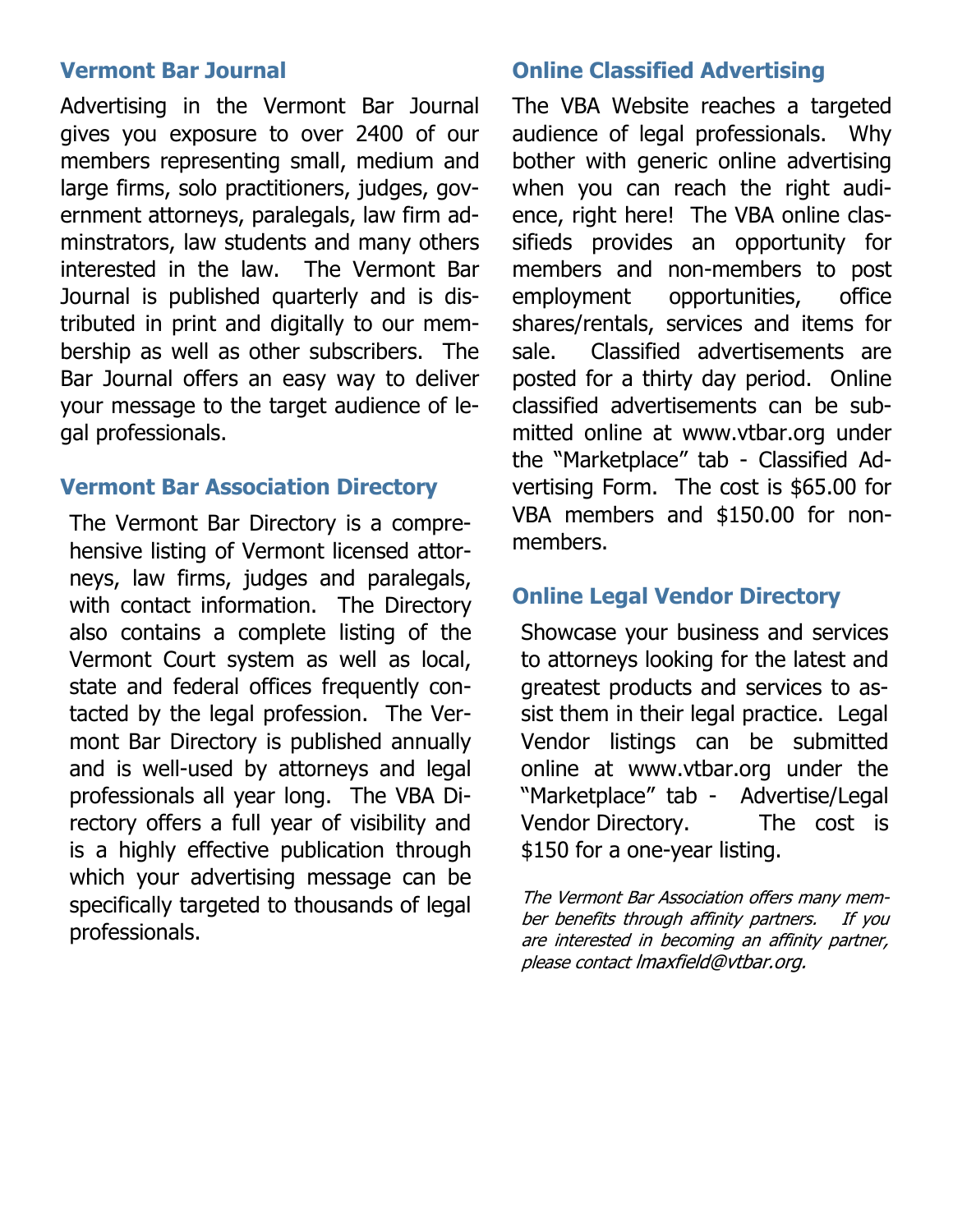## RATE INFO & SPECS - VERMONT BAR JOURNAL

| <b>Size</b>                                                                                                    | <b>Cost</b><br>(4 issues/<br>annual) | <b>Cost</b><br>(Single<br>Issue) | <b>Specifications</b>                                                                               | <b>Digital Format</b>                                                                                                                                  |
|----------------------------------------------------------------------------------------------------------------|--------------------------------------|----------------------------------|-----------------------------------------------------------------------------------------------------|--------------------------------------------------------------------------------------------------------------------------------------------------------|
| Full-page - Covers<br><b>Inside Front Cover</b><br>Inside Back Cover<br><b>Back Cover</b><br>(four-color only) | 1850.00                              | (annual only)                    | Live Area - $7.5''w \times 10''h$<br>Trim Size - $8''w \times 10.5''h$<br>Bleed Size - 8.5"w x 11"h | Required format for black<br>-and-white or four-color<br>digital advertisement is<br>hi-res Adobe Acrobat PDF<br>with all fonts and images<br>embedded |
| Full-page<br>(black/white only)                                                                                | 1460.00                              | 425.00                           | Live Area - $7.5''w \times 10''h$<br>Trim Size - 8"w x 10.5"h<br>Bleed Size - $8.5''w \times 11''h$ | <b>Ad Copy Deadlines</b><br>Spring Issue-Feb. 15                                                                                                       |
| $2/3$ page<br>(black/white only)                                                                               | 1175.00                              | 335.00                           | 4.75"w x 9.75"h                                                                                     | Summer Issue-May 15<br>Fall Issue - August 15                                                                                                          |
| $1/2$ page<br>(black/white only)                                                                               | 980.00                               | 275,00                           | 7.25"w x 4.75"h                                                                                     | Winter Issue-Nov. 15                                                                                                                                   |
| $1/3$ page<br>(black/white only)                                                                               | 745.00                               | 225,00                           | 2.3"w x 9.75"h - Vertical<br>7.25"w x 3"h - Horizontal<br>$4.75''$ w x $4.75''$ h - Box             |                                                                                                                                                        |
| $1/6$ page<br>(black/white only)                                                                               | 500.00                               | 175.00                           | $2.25''$ w x 4.75"h—Vertical<br>4.75"w x 2.25"h-Horizonal                                           |                                                                                                                                                        |

### RATE INFO & SPECS - VERMONT BAR DIRECTORY

| <b>Specifications</b>   | <b>Digital Format</b>                                                                        |  |
|-------------------------|----------------------------------------------------------------------------------------------|--|
| 5.5"w x 9"h             | Required format for<br>black-and-white or<br>four-color digital ad-<br>vertisement is hi-res |  |
| 5.5"w $\times$ 9"h      | Adobe Acrobat PDF<br>with all fonts and im-<br>ages embedded                                 |  |
| $5.5''w \times 9''h$    | <b>Ad Copy Deadline</b>                                                                      |  |
| $5.5''w \times 4.25''h$ | November 30                                                                                  |  |
| $2.5''w \times 4.25''h$ |                                                                                              |  |
|                         |                                                                                              |  |